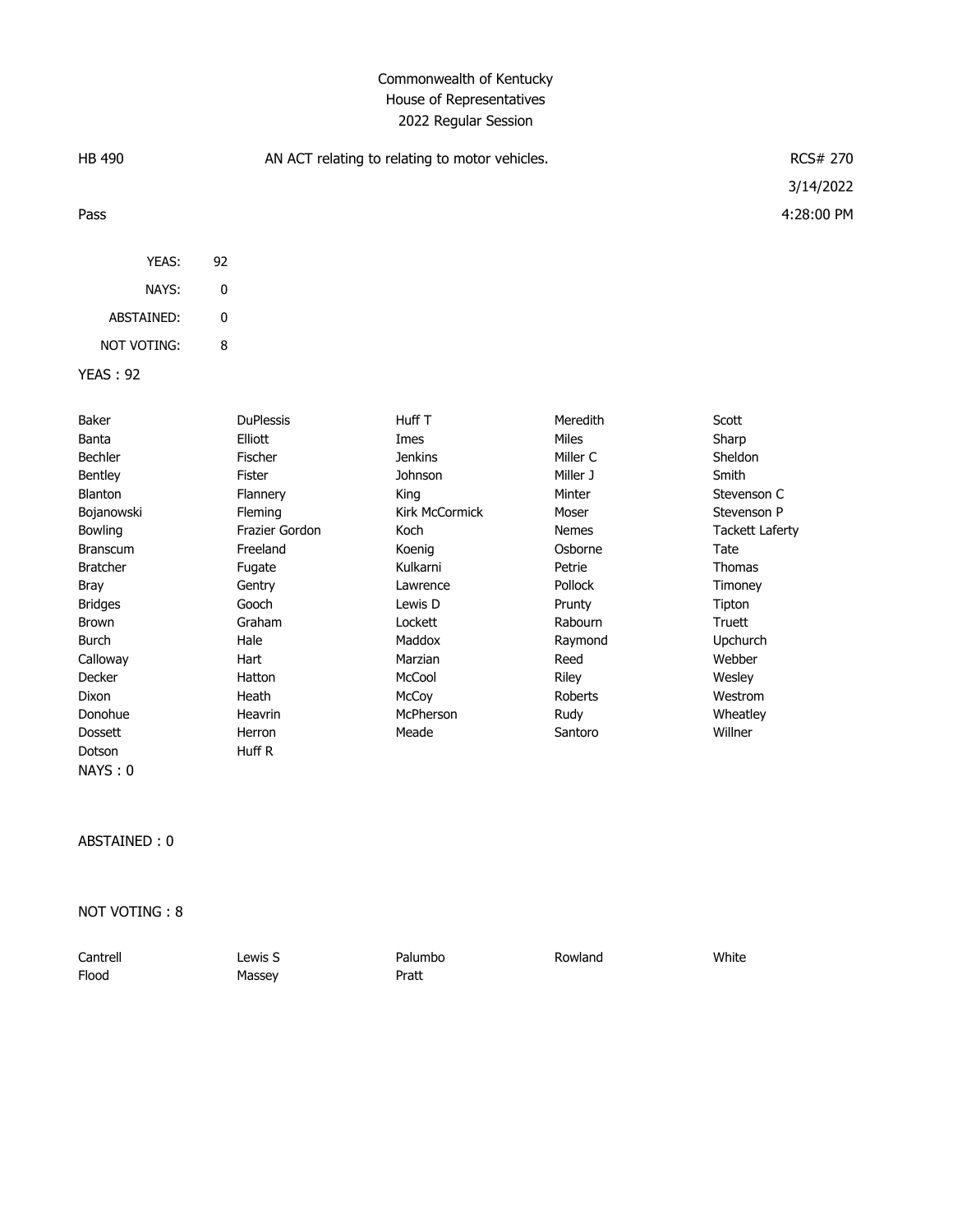## **COMMONWEALTH OF KENTUCKY SENATE 2022 Regular Session**

| HB 490                    |    | AN ACT relating to relating to motor vehicles. | RSN# 2377  |
|---------------------------|----|------------------------------------------------|------------|
|                           |    |                                                | 4/14/2022  |
| PASS HB 490 w/ scs1 scta1 |    |                                                | 4:32:05 PM |
|                           |    |                                                |            |
| YEAS:                     | 35 |                                                |            |
| NAYS:                     | 1  |                                                |            |
| PASSES:                   | 0  |                                                |            |
| <b>NOT VOTING:</b>        | 2  |                                                |            |
| <b>YEAS: 35</b>           |    |                                                |            |

| Alvarado     | Higdon          | Parrett        | Turner      |
|--------------|-----------------|----------------|-------------|
| Berg         | <b>Hornback</b> | Raque Adams    | Webb        |
| Carpenter    | Howell          | Schickel       | West        |
| Carroll      | McDaniel        | Schroder       | Westerfield |
| Castlen      | McGarvey        | Smith          | Wheeler     |
| Douglas      | Meredith        | <b>Stivers</b> | Wilson      |
| Girdler      | Mills           | Storm          | Wise        |
| Givens       | Neal            | Thayer         | Yates       |
| Harper Angel | <b>Nemes</b>    | <b>Thomas</b>  |             |
| NAYS:1       |                 |                |             |

Southworth

PASSES : 0

## NOT VOTING : 2

Embry **Kerr**